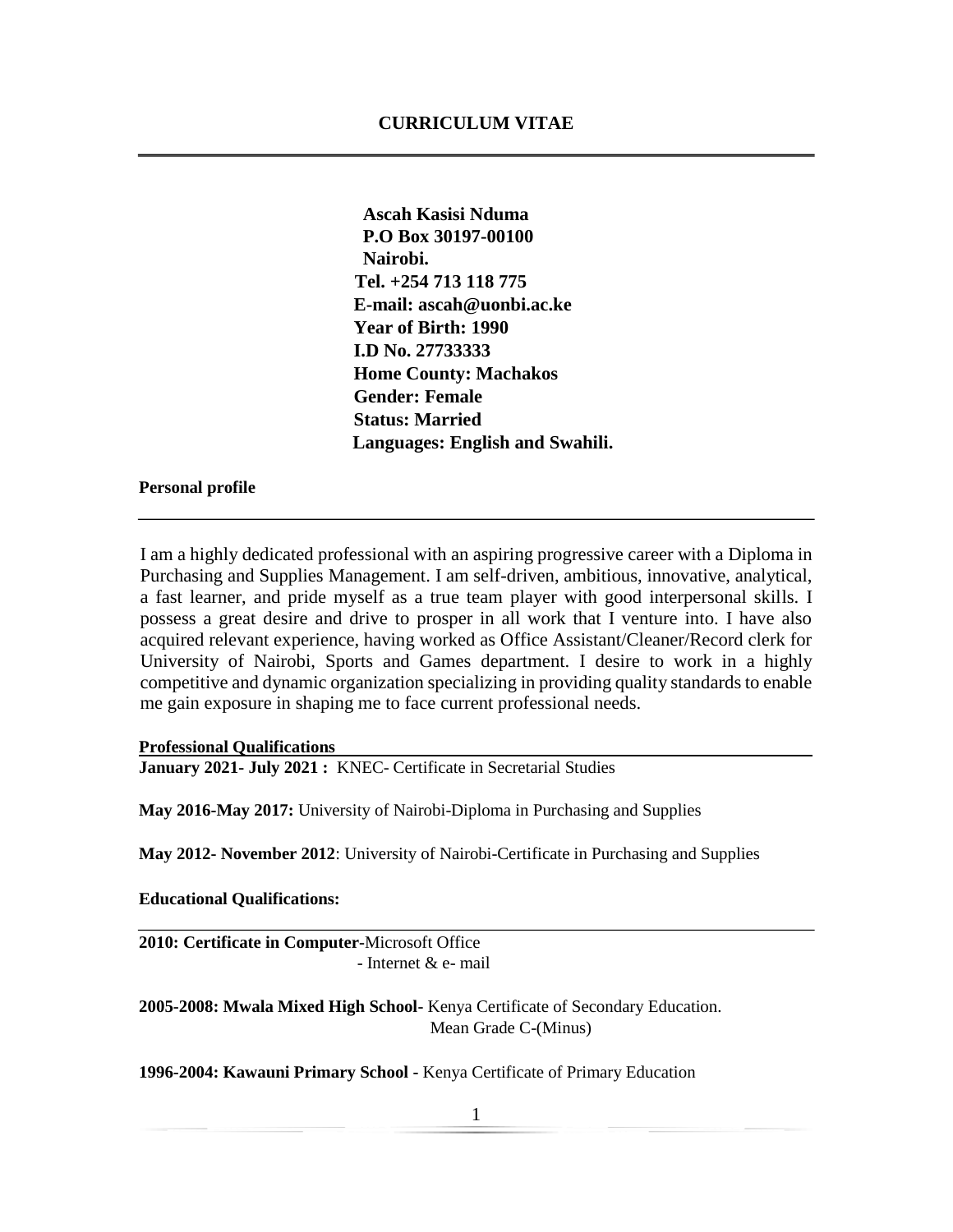## **Skills and Strong Points**

- $\triangleright$  Strong Microsoft Word and excel skills
- $\triangleright$  Team player, keen to details, flexible and good leadership skills
- $\triangleright$  Excellent communication skills
- $\triangleright$  Self-driven and requires minimal or no supervision

## **Work Experience**

## **UNIVERSITY OF NAIROBI (DECEMBER 2011-TO DATE )**

## **OFFICE ASSISTANT GRADE IV (Sports and Games Department) DUTIES:**

- $\triangleright$  Assisting in secretarial work in the Director's office
- **Managing records keeping in the department**
- Doing the departmental Performance Contract as a clerk of the Pc committee.
- $\triangleright$  Following up documents within the university premises.
- $\triangleright$  Clearing of finalist students
- Filling and retrieval of documents in the department
- Assisting in Performance contract and ISO 9001:2008
- $\triangleright$  Initiate purchase of office stationeries
- Document and records management in the Director's Office
- $\triangleright$  Handling office equipment's like scanners, photocopiers

## **JANUARY 2010-NOVEMBER 2011-UNIVERSITY OF NAIROBI**

### **Casual worker Duties:**

- $\triangleright$  Cleaning the office of the games tutor, School of Law
- $\triangleright$  Watering of flowers
- $\triangleright$  Washing sports kit
- $\triangleright$  Assisting in office work
- $\triangleright$  Keeping records of the sports equipment.
- $\triangleright$  Issuing of kits to students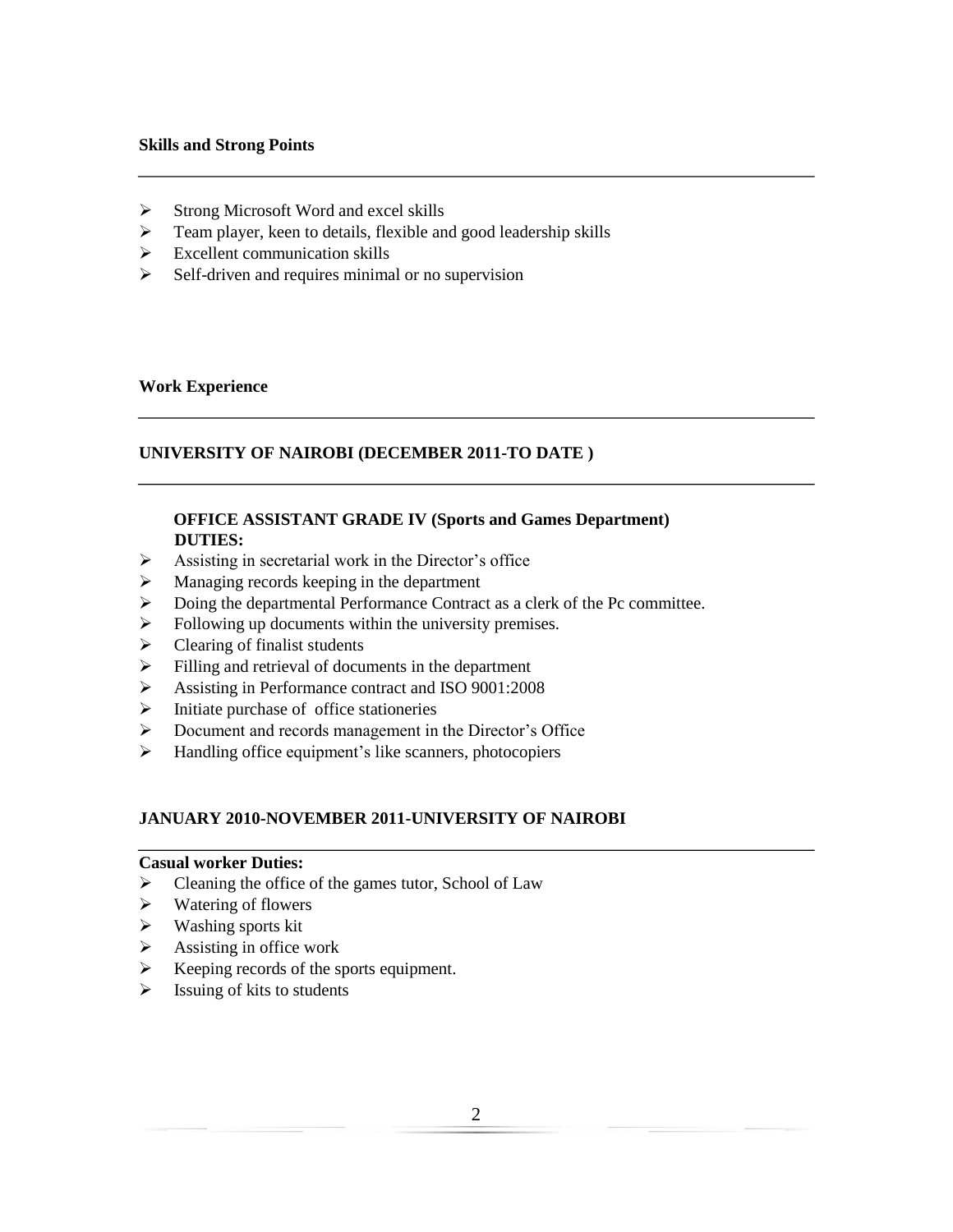Microsoft Office Literate.

# **Training & Seminars attended**

- A three day training on basic Kenyan Sign language and Disability sensitization- University of Nairobi
- > Training on Q-pulse University of Nairobi
- $\triangleright$  A one week Life Saving refresher course University of Nairobi
- $\triangleright$  Training in competence development –University of Nairobi
- Training in university staff performance Appraisal (USPAS)-University of Nairobi
- Records management training- University of Nairobi

#### **Hobbies**

- Playing Basketball and Swimming
- $\triangleright$  Reading magazines and motivational novels
- $\triangleright$  Travelling
- $\triangleright$  Listening to music

#### **Referees**

- 1. Mbaabu Murithi Director, Sports and Games University of Nairobi P.O Box 30197-00100 Nairobi Mobile no. +254 722 775829 **Email: msmurithi@uonbi.ac.ke**
- 2. Sebastian Okech, Senior Games Tutor, University of Nairobi, P.O Box 30197-00100, Nairobi. Mobile no. +254 722 570 602 Email: s.oketch@uonbi.ac.ke